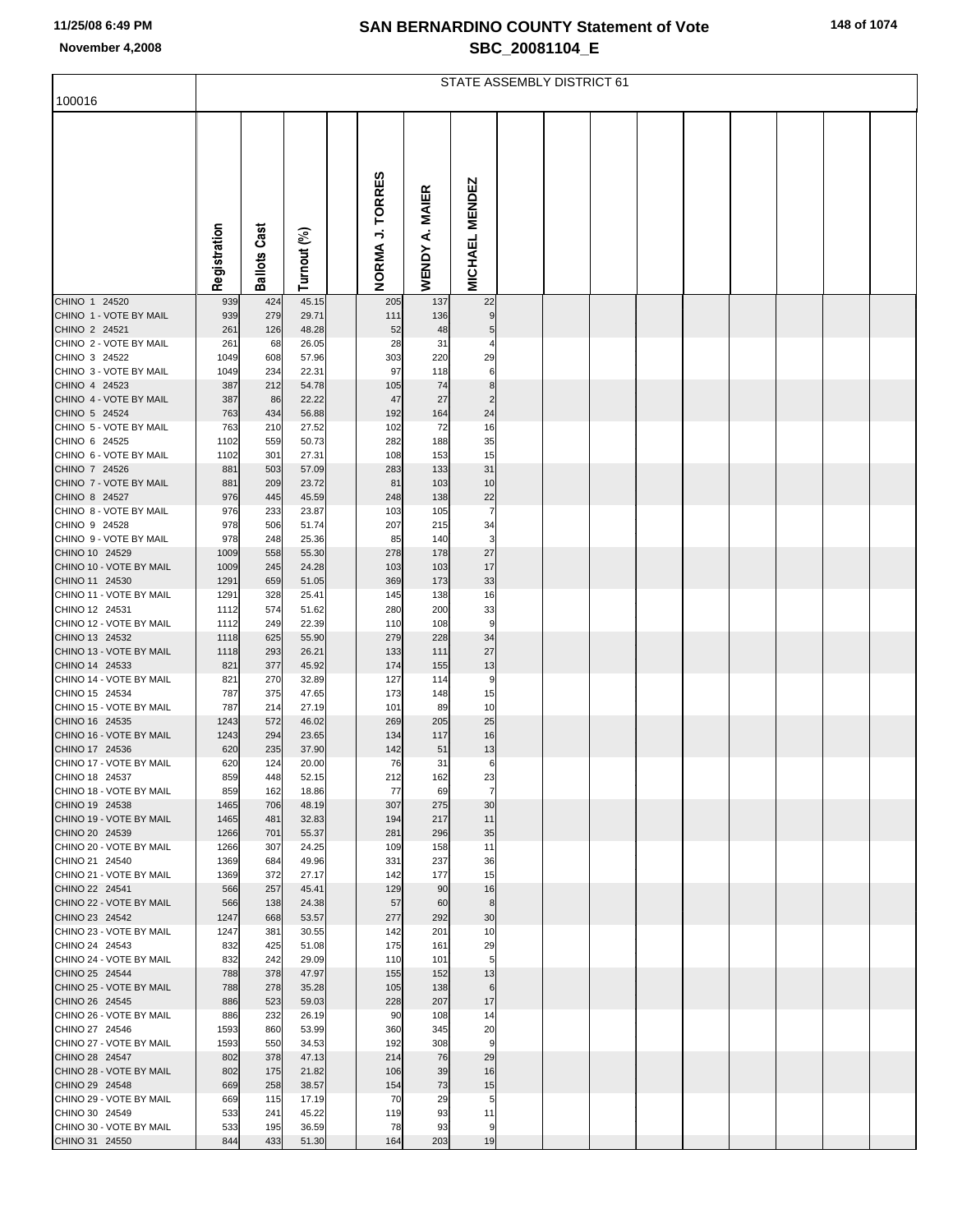|  | 149 of 1074 |
|--|-------------|
|  |             |

|                                                    | STATE ASSEMBLY DISTRICT 61 |                       |                 |                         |                  |                               |                                                                         |  |  |  |  |  |  |
|----------------------------------------------------|----------------------------|-----------------------|-----------------|-------------------------|------------------|-------------------------------|-------------------------------------------------------------------------|--|--|--|--|--|--|
| 100016                                             |                            |                       |                 |                         |                  |                               |                                                                         |  |  |  |  |  |  |
|                                                    | Registration               | <b>Ballots Cast</b>   | Turnout (%)     | NORMA J. TORRES         | WENDY A. MAIER   | <b>MICHAEL MENDEZ</b>         |                                                                         |  |  |  |  |  |  |
| CHINO 31 - VOTE BY MAIL                            | 844                        | 259                   | 30.69           | 115                     | 116              | 4                             |                                                                         |  |  |  |  |  |  |
| CHINO 32 24551<br>CHINO 32 - VOTE BY MAIL          |                            | 3<br>$\Omega$         | 60.00<br>0.00   |                         | ***<br>0         | ******<br>0                   | *********<br>Insufficient Turnout to Protect Voter Privacy              |  |  |  |  |  |  |
| CHINO 33 24552                                     |                            |                       | 0.00            |                         |                  | 0                             |                                                                         |  |  |  |  |  |  |
| CHINO 33 - VOTE BY MAIL                            |                            | 0                     | 0.00            |                         |                  |                               |                                                                         |  |  |  |  |  |  |
| CHINO 34 24553                                     | 512                        | 192                   | 37.50           | 74                      | 85               | 10                            |                                                                         |  |  |  |  |  |  |
| CHINO 34 - VOTE BY MAIL                            | 512                        | 182                   | 35.55           | 82                      | 79               | 5                             |                                                                         |  |  |  |  |  |  |
| CHINO 35 24554                                     | 644                        | 314                   | 48.76           | 160                     | 95               | 14                            |                                                                         |  |  |  |  |  |  |
| CHINO 35 - VOTE BY MAIL                            | 644                        | 186                   | 28.88           | 81                      | 84               | 12                            |                                                                         |  |  |  |  |  |  |
| CHINO 36 24555<br>CHINO 36 - VOTE BY MAIL          | 215<br>215                 | 120<br>$\overline{2}$ | 55.81<br>0.93   | 47                      | 47<br>****       | 9<br>*******                  | <b>Insufficient Turnout to Protect Voter Privacy</b>                    |  |  |  |  |  |  |
| CHINO 37 24556                                     | 55                         | 39                    | 70.91           | 12                      | 20               | 3                             |                                                                         |  |  |  |  |  |  |
| CHINO 37 - VOTE BY MAIL                            | 55                         | $\mathbf 0$           | 0.00            |                         | $\mathbf 0$      | $\Omega$                      |                                                                         |  |  |  |  |  |  |
| CHINO 38 24557                                     |                            |                       | 0.00            |                         | $\Omega$         |                               |                                                                         |  |  |  |  |  |  |
| CHINO 38 - VOTE BY MAIL                            | $\Omega$                   | C                     | 0.00            |                         | $\Omega$         |                               |                                                                         |  |  |  |  |  |  |
| CHINO 39 24558                                     | 12                         |                       | 58.33           |                         |                  |                               |                                                                         |  |  |  |  |  |  |
| CHINO 39 - VOTE BY MAIL<br>CHINO 40 24559          | 12<br>11                   | 0                     | 0.00<br>81.82   |                         | 6                |                               |                                                                         |  |  |  |  |  |  |
| CHINO 40 - VOTE BY MAIL                            | 11                         | $\Omega$              | 0.00            |                         |                  |                               |                                                                         |  |  |  |  |  |  |
| CHINO 41 24560                                     | 35                         | 27                    | 77.14           |                         | 26               |                               |                                                                         |  |  |  |  |  |  |
| CHINO 41 - VOTE BY MAIL                            | 35                         | $\mathbf 0$           | 0.00            | $\Omega$                | $\mathbf 0$      |                               |                                                                         |  |  |  |  |  |  |
| CHINO 42 24561                                     | 25                         | 17                    | 68.00           | $\overline{\mathbf{c}}$ | 14               | $\mathbf{0}$                  |                                                                         |  |  |  |  |  |  |
| CHINO 42 - VOTE BY MAIL                            | 25                         | $\overline{2}$        | 8.00            |                         |                  | ***********<br>***********    | Insufficient Turnout to Protect Voter Privacy<br>*********<br>********* |  |  |  |  |  |  |
| CHINO 43 24562<br>CHINO 43 - VOTE BY MAIL          |                            | 3<br>0                | 100.00<br>0.00  | 0                       | $\Omega$         | 0                             | Insufficient Turnout to Protect Voter Privacy                           |  |  |  |  |  |  |
| CHINO 44 24563                                     |                            |                       | 0.00            | $\mathbf 0$             | 0                | $\Omega$                      |                                                                         |  |  |  |  |  |  |
| CHINO 44 - VOTE BY MAIL                            |                            |                       | 0.00            | $\Omega$                | $\mathbf 0$      | $\Omega$                      |                                                                         |  |  |  |  |  |  |
| CHINO 45 24564                                     |                            |                       | 0.00            |                         | 0                |                               |                                                                         |  |  |  |  |  |  |
| CHINO 45 - VOTE BY MAIL                            |                            |                       | 0.00            | 0                       | 0<br>$***$       | $\overline{0}$<br>****        | *********                                                               |  |  |  |  |  |  |
| CHINO 46 24565<br>CHINO 46 - VOTE BY MAIL          |                            | $\Omega$              | 100.00          | $\Omega$                | $\Omega$         |                               | Insufficient Turnout to Protect Voter Privacy                           |  |  |  |  |  |  |
| CHINO NORTH 1 24566                                | 1317                       | 694                   | 0.00<br>52.70   | 350                     | 229              | $\overline{0}$<br>40          |                                                                         |  |  |  |  |  |  |
| CHINO NORTH 1 - VOTE BY MAI                        | 1317                       | 276                   | 20.96           | 114                     | 127              | 12                            |                                                                         |  |  |  |  |  |  |
| CHINO NORTH 2 24567                                | 525                        | 394                   | 75.05           | 171                     | 141              | 15                            |                                                                         |  |  |  |  |  |  |
| CHINO NORTH 2 - VOTE BY MAI                        | 525                        | 113                   | 21.52           | 40                      | 51               |                               |                                                                         |  |  |  |  |  |  |
| CHINO NORTH 3 24569                                | 8                          | 6                     | 75.00           | 0                       | 6                | 0<br>***********              | *********                                                               |  |  |  |  |  |  |
| CHINO NORTH 3 - VOTE BY MAI<br>CHINO NORTH 4 24570 |                            |                       | 25.00<br>100.00 |                         |                  | ***********                   | <b>Insufficient Turnout to Protect Voter Privacy</b><br>*********       |  |  |  |  |  |  |
| CHINO NORTH 4 - VOTE BY MAI                        |                            | $\mathbf 0$           | 0.00            | $\circ$                 | $\overline{0}$   | $\overline{0}$                | Insufficient Turnout to Protect Voter Privacy                           |  |  |  |  |  |  |
| CHINO NORTH 5 24571                                | 223                        | 137                   | 61.43           | 67                      | 59               | 1                             |                                                                         |  |  |  |  |  |  |
| CHINO NORTH 5 - VOTE BY MAI                        | 223                        | $\mathbf 0$           | 0.00            | $\boldsymbol{0}$        | $\circ$          | $\mathbf{0}$                  |                                                                         |  |  |  |  |  |  |
| CHINO NORTH 6 24572                                | 8                          |                       | 50.00           |                         |                  | ***********                   | *********<br><b>Insufficient Turnout to Protect Voter Privacy</b>       |  |  |  |  |  |  |
| CHINO NORTH 6 - VOTE BY MAI<br>CHINO NORTH 7 24573 | 5                          | $\mathbf 0$<br>3      | 0.00<br>60.00   | 이                       | $\overline{0}$   | $\mathbf{0}$<br>***********   | *********                                                               |  |  |  |  |  |  |
| CHINO NORTH 7 - VOTE BY MAI                        | 5                          | $\mathbf{0}$          | 0.00            | $\pmb{0}$               | $\mathbf 0$      | $\overline{0}$                | <b>Insufficient Turnout to Protect Voter Privacy</b>                    |  |  |  |  |  |  |
| CHINO NORTH 8 24574                                | 98                         | 68                    | 69.39           | 37                      | 24               | 2                             |                                                                         |  |  |  |  |  |  |
| CHINO NORTH 8 - VOTE BY MAI                        | 98                         | $\overline{0}$        | 0.00            |                         | 0                | $\Omega$                      |                                                                         |  |  |  |  |  |  |
| CHINO NORTH 9 24575                                | 39                         | 21                    | 53.85           | 14                      | 5                |                               |                                                                         |  |  |  |  |  |  |
| CHINO NORTH 9 - VOTE BY MAI                        | 39                         | $\overline{0}$        | 0.00            | $\Omega$                | $\Omega$         |                               |                                                                         |  |  |  |  |  |  |
| CHINO WEST 1 24568<br>CHINO WEST 1 - VOTE BY MAIL  | 836<br>836                 | 422<br>222            | 50.48<br>26.56  | 177<br>76               | 170<br>132       | 20                            |                                                                         |  |  |  |  |  |  |
| CHINO WEST 2 24576                                 | 54                         | 37                    | 68.52           | 9                       | 28               | 0                             |                                                                         |  |  |  |  |  |  |
| CHINO WEST 2 - VOTE BY MAIL                        | 54                         | $\overline{0}$        | 0.00            | 0                       | $\boldsymbol{0}$ | $\overline{0}$                |                                                                         |  |  |  |  |  |  |
| CHINO WEST 3 24577                                 |                            | 3                     | 75.00           |                         | ***:             | ******                        | <b>Insufficient Turnout to Protect Voter Privacy</b><br>*********       |  |  |  |  |  |  |
| CHINO WEST 3 - VOTE BY MAIL                        |                            | $\mathbf{0}$          | 0.00            | $\mathbf 0$             | $\circ$          | $\overline{0}$                |                                                                         |  |  |  |  |  |  |
| CHINO WEST 4 24578<br>CHINO WEST 4 - VOTE BY MAIL  | 61<br>61                   | 46<br>$\overline{c}$  | 75.41           | 13                      | 28               | $\overline{0}$<br>*********** | *********                                                               |  |  |  |  |  |  |
| MONTCLAIR 1 24892                                  | 1387                       | 687                   | 3.28<br>49.53   | 409                     | 150              | 40                            | Insufficient Turnout to Protect Voter Privacy                           |  |  |  |  |  |  |
| MONTCLAIR 1 - VOTE BY MAIL                         | 1387                       | 239                   | 17.23           | 147                     | 66               | 12                            |                                                                         |  |  |  |  |  |  |
| MONTCLAIR 2 24893                                  | 1061                       | 643                   | 60.60           | 345                     | 148              | 55                            |                                                                         |  |  |  |  |  |  |
| MONTCLAIR 2 - VOTE BY MAIL                         | 1061                       | 225                   | 21.21           | 122                     | 77               | 12                            |                                                                         |  |  |  |  |  |  |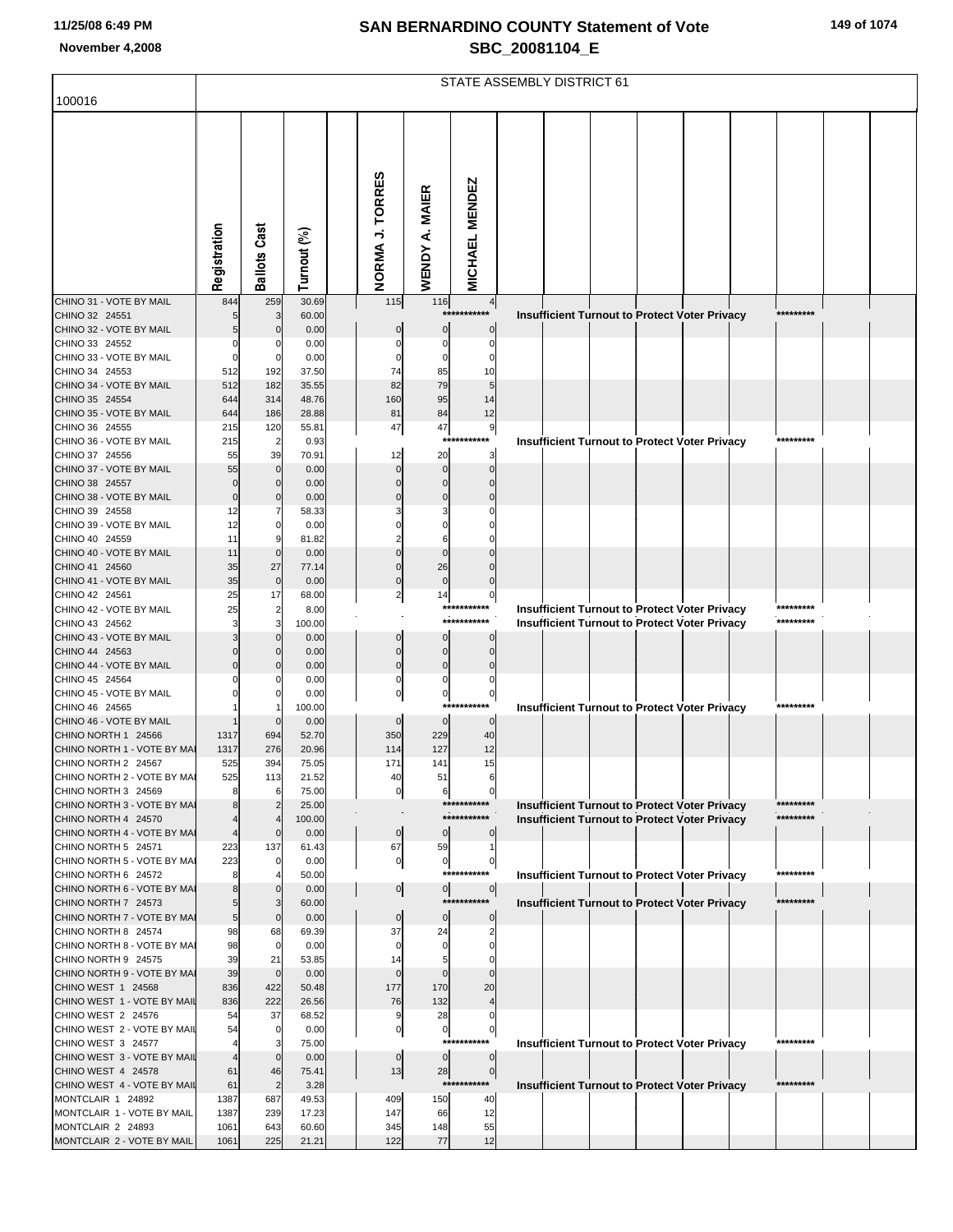|  |  |  | 150 of 1074 |  |
|--|--|--|-------------|--|
|--|--|--|-------------|--|

|                                                       | <b>STATE ASSEMBLY DISTRICT 61</b> |                     |                |  |                 |                          |                       |  |  |  |  |                                                      |  |           |  |
|-------------------------------------------------------|-----------------------------------|---------------------|----------------|--|-----------------|--------------------------|-----------------------|--|--|--|--|------------------------------------------------------|--|-----------|--|
| 100016                                                |                                   |                     |                |  |                 |                          |                       |  |  |  |  |                                                      |  |           |  |
|                                                       | Registration                      | <b>Ballots Cast</b> | Turnout (%)    |  | NORMA J. TORRES | A. MAIER<br><b>WENDY</b> | <b>MICHAEL MENDEZ</b> |  |  |  |  |                                                      |  |           |  |
| MONTCLAIR 3 24894                                     | 1409                              | 643                 | 45.64          |  | 375             | 147                      | 47                    |  |  |  |  |                                                      |  |           |  |
| MONTCLAIR 3 - VOTE BY MAIL                            | 1409                              | 367                 | 26.05          |  | 197             | 130                      | 14                    |  |  |  |  |                                                      |  |           |  |
| MONTCLAIR 4 24895                                     | 1163                              | 608                 | 52.28          |  | 316             | 167                      | $47\,$                |  |  |  |  |                                                      |  |           |  |
| MONTCLAIR 4 - VOTE BY MAIL<br>MONTCLAIR 5 24896       | 1163<br>926                       | 287<br>534          | 24.68<br>57.67 |  | 129<br>309      | 116<br>123               | 18<br>34              |  |  |  |  |                                                      |  |           |  |
| MONTCLAIR 5 - VOTE BY MAIL                            | 926                               | 199                 | 21.49          |  | 103             | 66                       | 18                    |  |  |  |  |                                                      |  |           |  |
| MONTCLAIR 6 24897                                     | 939                               | 479                 | 51.01          |  | 259             | 112                      | 42                    |  |  |  |  |                                                      |  |           |  |
| MONTCLAIR 6 - VOTE BY MAIL                            | 939                               | 210                 | 22.36          |  | 109             | 68                       | 13                    |  |  |  |  |                                                      |  |           |  |
| MONTCLAIR 7 24898                                     | 892                               | 404                 | 45.29          |  | 254             | 76                       | 40                    |  |  |  |  |                                                      |  |           |  |
| MONTCLAIR 7 - VOTE BY MAIL                            | 892                               | 169                 | 18.95          |  | 93              | 47                       | 14                    |  |  |  |  |                                                      |  |           |  |
| MONTCLAIR 8 24899<br>MONTCLAIR 8 - VOTE BY MAIL       | 877<br>877                        | 551<br>148          | 62.83<br>16.88 |  | 311<br>70       | 133<br>55                | 43<br>14              |  |  |  |  |                                                      |  |           |  |
| MONTCLAIR 9 24900                                     | 1086                              | 495                 | 45.58          |  | 350             | 63                       | 25                    |  |  |  |  |                                                      |  |           |  |
| MONTCLAIR 9 - VOTE BY MAIL                            | 1086                              | 194                 | 17.86          |  | 116             | 52                       | $\overline{7}$        |  |  |  |  |                                                      |  |           |  |
| MONTCLAIR 10 24901                                    | 1142                              | 538                 | 47.11          |  | 310             | 137                      | 31                    |  |  |  |  |                                                      |  |           |  |
| MONTCLAIR 10 - VOTE BY MAIL                           | 1142                              | 272                 | 23.82          |  | 146             | 98                       | 8                     |  |  |  |  |                                                      |  |           |  |
| MONTCLAIR 11 24902<br>MONTCLAIR 11 - VOTE BY MAIL     | 822<br>822                        | 406<br>175          | 49.39<br>21.29 |  | 244<br>79       | 105<br>72                | 15<br>8               |  |  |  |  |                                                      |  |           |  |
| MONTCLAIR 12 24903                                    | 550                               | 289                 | 52.55          |  | 136             | 99                       | 21                    |  |  |  |  |                                                      |  |           |  |
| MONTCLAIR 12 - VOTE BY MAIL                           | 550                               | 133                 | 24.18          |  | 60              | 59                       | 3                     |  |  |  |  |                                                      |  |           |  |
| MONTCLAIR 13 24904                                    | 39                                | 25                  | 64.10          |  | 14              | 8                        |                       |  |  |  |  |                                                      |  |           |  |
| MONTCLAIR 13 - VOTE BY MAIL                           | 39                                | 0                   | 0.00           |  |                 |                          |                       |  |  |  |  |                                                      |  |           |  |
| MONTCLAIR 14 24905<br>MONTCLAIR 14 - VOTE BY MAIL     | 28<br>28                          | 22<br>0             | 78.57<br>0.00  |  | 11<br>0         | 6<br>0                   | 2<br>0                |  |  |  |  |                                                      |  |           |  |
| MONTCLAIR 15 24906                                    | $\mathbf 0$                       | 0                   | 0.00           |  | $\pmb{0}$       | $\mathbf 0$              | 0                     |  |  |  |  |                                                      |  |           |  |
| MONTCLAIR 15 - VOTE BY MAIL                           | $\pmb{0}$                         |                     | 0.00           |  |                 | ***                      | *****                 |  |  |  |  | <b>Insufficient Turnout to Protect Voter Privacy</b> |  | ********* |  |
| MONTCLAIR SOUTH 1 24907                               | 262                               | 145                 | 55.34          |  | 97              | 28                       | 10                    |  |  |  |  |                                                      |  |           |  |
| MONTCLAIR SOUTH 1 - VOTE B                            | 262                               | 0                   | 0.00           |  | 0               | 0                        | 0                     |  |  |  |  |                                                      |  |           |  |
| MONTCLAIR SOUTH 2 24908<br>MONTCLAIR SOUTH 2 - VOTE B | 315<br>315                        | 169<br>55           | 53.65<br>17.46 |  | 108<br>27       | 37<br>18                 | 5<br>1                |  |  |  |  |                                                      |  |           |  |
| MONTCLAIR SOUTH 3 24909                               | 542                               | 302                 | 55.72          |  | 151             | 95                       | 16                    |  |  |  |  |                                                      |  |           |  |
| MONTCLAIR SOUTH 3 - VOTE B                            | 542                               | 91                  | 16.79          |  | 38              | 36                       | $\overline{2}$        |  |  |  |  |                                                      |  |           |  |
| <b>ONTARIO 1 24918</b>                                | 1180                              | 598                 | 50.68          |  | 328             | 161                      | 37                    |  |  |  |  |                                                      |  |           |  |
| ONTARIO 1 - VOTE BY MAIL<br>ONTARIO 2 24919           | 1180<br>1085                      | 261<br>570          | 22.12<br>52.53 |  | 129<br>263      | 92<br>214                | 10<br>23              |  |  |  |  |                                                      |  |           |  |
| ONTARIO 2 - VOTE BY MAIL                              | 1085                              | 297                 | 27.37          |  | 119             | 153                      | 10                    |  |  |  |  |                                                      |  |           |  |
| ONTARIO 3 24920                                       | 870                               | 455                 | 52.30          |  | 195             | 184                      | 10                    |  |  |  |  |                                                      |  |           |  |
| ONTARIO 3 - VOTE BY MAIL                              | 870                               | 244                 | 28.05          |  | 65              | 148                      | 3                     |  |  |  |  |                                                      |  |           |  |
| ONTARIO 4 24921                                       | 1097                              | 584                 | 53.24          |  | 281             | 198                      | 41                    |  |  |  |  |                                                      |  |           |  |
| ONTARIO 4 - VOTE BY MAIL<br>ONTARIO 5 24922           | 1097<br>1180                      | 303<br>515          | 27.62<br>43.64 |  | 125<br>284      | 132<br>117               | 17<br>43              |  |  |  |  |                                                      |  |           |  |
| ONTARIO 5 - VOTE BY MAIL                              | 1180                              | 316                 | 26.78          |  | 163             | 111                      | 18                    |  |  |  |  |                                                      |  |           |  |
| ONTARIO 6 24923                                       | 769                               | 426                 | 55.40          |  | 258             | 88                       | 22                    |  |  |  |  |                                                      |  |           |  |
| ONTARIO 6 - VOTE BY MAIL                              | 769                               | 166                 | 21.59          |  | 98              | 53                       | $\bf8$                |  |  |  |  |                                                      |  |           |  |
| ONTARIO 7 24924                                       | 1079                              | 484                 | 44.86          |  | 278             | 114                      | 33                    |  |  |  |  |                                                      |  |           |  |
| ONTARIO 7 - VOTE BY MAIL<br>ONTARIO 8 24925           | 1079<br>1041                      | 251<br>398          | 23.26<br>38.23 |  | 140<br>248      | 76<br>73                 | 10<br>29              |  |  |  |  |                                                      |  |           |  |
| ONTARIO 8 - VOTE BY MAIL                              | 1041                              | 241                 | 23.15          |  | 151             | 56                       | 15                    |  |  |  |  |                                                      |  |           |  |
| ONTARIO 9 24926                                       | 1055                              | 459                 | 43.51          |  | 280             | 98                       | 27                    |  |  |  |  |                                                      |  |           |  |
| ONTARIO 9 - VOTE BY MAIL                              | 1055                              | 209                 | 19.81          |  | 111             | 69                       | 17                    |  |  |  |  |                                                      |  |           |  |
| <b>ONTARIO 10 24927</b><br>ONTARIO 10 - VOTE BY MAIL  | 1240                              | 607<br>301          | 48.95<br>24.27 |  | 353             | 145                      | 33                    |  |  |  |  |                                                      |  |           |  |
| ONTARIO 11 24928                                      | 1240<br>894                       | 373                 | 41.72          |  | 143<br>213      | 126<br>107               | 6<br>22               |  |  |  |  |                                                      |  |           |  |
| ONTARIO 11 - VOTE BY MAIL                             | 894                               | 243                 | 27.18          |  | 121             | 92                       | 20                    |  |  |  |  |                                                      |  |           |  |
| ONTARIO 12 24929                                      | 1153                              | 541                 | 46.92          |  | 257             | 169                      | 35                    |  |  |  |  |                                                      |  |           |  |
| ONTARIO 12 - VOTE BY MAIL                             | 1153                              | 350                 | 30.36          |  | 142             | 152                      | 13                    |  |  |  |  |                                                      |  |           |  |
| ONTARIO 13 24930<br>ONTARIO 13 - VOTE BY MAIL         | 847<br>847                        | 431<br>209          | 50.89<br>24.68 |  | 197<br>88       | 152<br>97                | 23<br>11              |  |  |  |  |                                                      |  |           |  |
| ONTARIO 14 24931                                      | 1229                              | 651                 | 52.97          |  | 293             | 222                      | 53                    |  |  |  |  |                                                      |  |           |  |
| ONTARIO 14 - VOTE BY MAIL                             | 1229                              | 322                 | 26.20          |  | 127             | 141                      | 17                    |  |  |  |  |                                                      |  |           |  |
| ONTARIO 15 24932                                      | 1152                              | 649                 | 56.34          |  | 411             | 131                      | 38                    |  |  |  |  |                                                      |  |           |  |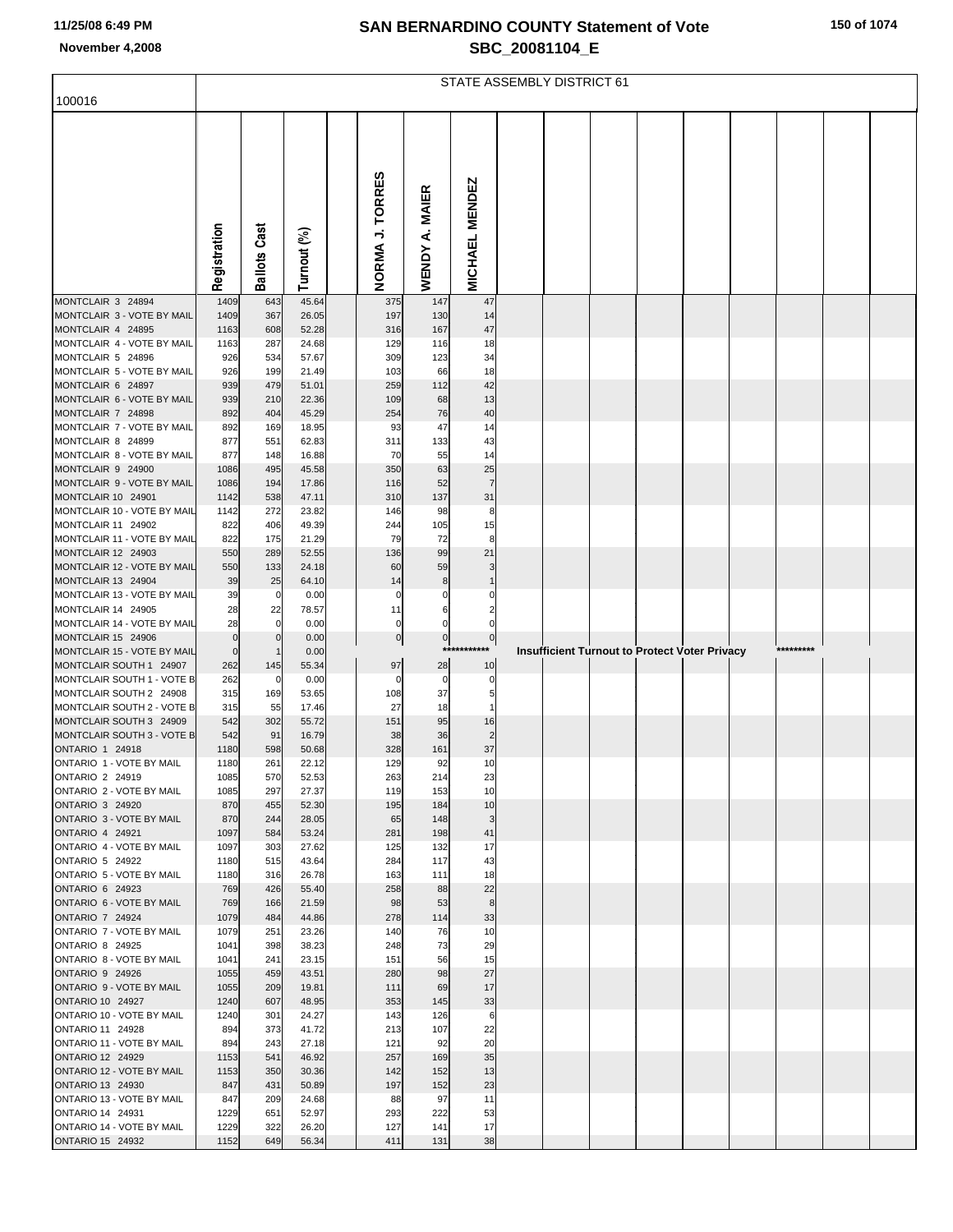|  |  | 151 of 1074 |  |
|--|--|-------------|--|
|--|--|-------------|--|

|                                                      | STATE ASSEMBLY DISTRICT 61 |                     |                |  |                 |              |                        |  |  |  |  |  |  |  |
|------------------------------------------------------|----------------------------|---------------------|----------------|--|-----------------|--------------|------------------------|--|--|--|--|--|--|--|
| 100016                                               |                            |                     |                |  |                 |              |                        |  |  |  |  |  |  |  |
|                                                      |                            |                     |                |  |                 |              |                        |  |  |  |  |  |  |  |
|                                                      |                            |                     |                |  | NORMA J. TORRES | <b>MAIER</b> | <b>MICHAEL MENDEZ</b>  |  |  |  |  |  |  |  |
|                                                      | Registration               | <b>Ballots Cast</b> | Turnout (%)    |  |                 | WENDY A.     |                        |  |  |  |  |  |  |  |
| ONTARIO 15 - VOTE BY MAIL                            | 1152                       | 246                 | 21.35          |  | 143             | 77           | 8                      |  |  |  |  |  |  |  |
| ONTARIO 16 24933<br>ONTARIO 16 - VOTE BY MAIL        | 1308<br>1308               | 603<br>263          | 46.10<br>20.11 |  | 390<br>158      | 111<br>77    | 33<br>8                |  |  |  |  |  |  |  |
| ONTARIO 17 24934                                     | 1193                       | 532                 | 44.59          |  | 322             | 116          | 30                     |  |  |  |  |  |  |  |
| ONTARIO 17 - VOTE BY MAIL                            | 1193                       | 202                 | 16.93          |  | 114             | 69           | 9                      |  |  |  |  |  |  |  |
| ONTARIO 18 24935<br>ONTARIO 18 - VOTE BY MAIL        | 1005<br>1005               | 480<br>249          | 47.76<br>24.78 |  | 276<br>122      | 125<br>95    | 22<br>11               |  |  |  |  |  |  |  |
| ONTARIO 19 24936                                     | 1275                       | 567                 | 44.47          |  | 322             | 140          | 27                     |  |  |  |  |  |  |  |
| ONTARIO 19 - VOTE BY MAIL                            | 1275                       | 287                 | 22.51          |  | 168             | 75           | 15                     |  |  |  |  |  |  |  |
| ONTARIO 20 24937<br>ONTARIO 20 - VOTE BY MAIL        | 758<br>758                 | 303<br>157          | 39.97<br>20.71 |  | 212<br>98       | 44           | 17<br>8                |  |  |  |  |  |  |  |
| ONTARIO 21 24938                                     | 1443                       | 669                 | 46.36          |  | 422             | 41<br>110    | 34                     |  |  |  |  |  |  |  |
| ONTARIO 21 - VOTE BY MAIL                            | 1443                       | 294                 | 20.37          |  | 173             | 75           | 12                     |  |  |  |  |  |  |  |
| ONTARIO 22 24939                                     | 1476                       | 824                 | 55.83          |  | 461             | 155          | 42                     |  |  |  |  |  |  |  |
| ONTARIO 22 - VOTE BY MAIL<br>ONTARIO 23 24940        | 1476<br>679                | 294<br>282          | 19.92<br>41.53 |  | 176<br>150      | 73<br>80     | 12<br>13               |  |  |  |  |  |  |  |
| ONTARIO 23 - VOTE BY MAIL                            | 679                        | 183                 | 26.95          |  | 95              | 65           | 6                      |  |  |  |  |  |  |  |
| ONTARIO 24 24941                                     | 1119                       | 516                 | 46.11          |  | 288             | 128          | 30                     |  |  |  |  |  |  |  |
| ONTARIO 24 - VOTE BY MAIL<br><b>ONTARIO 25 24942</b> | 1119<br>1309               | 299<br>609          | 26.72<br>46.52 |  | 145<br>422      | 116<br>80    | $\boldsymbol{9}$<br>43 |  |  |  |  |  |  |  |
| ONTARIO 25 - VOTE BY MAIL                            | 1309                       | 200                 | 15.28          |  | 134             | 45           | 10                     |  |  |  |  |  |  |  |
| ONTARIO 26 24943                                     | 1033                       | 489                 | 47.34          |  | 327             | 79           | 27                     |  |  |  |  |  |  |  |
| ONTARIO 26 - VOTE BY MAIL<br>ONTARIO 27 24944        | 1033<br>1015               | 173<br>429          | 16.75<br>42.27 |  | 107<br>255      | 35<br>109    | 19<br>19               |  |  |  |  |  |  |  |
| ONTARIO 27 - VOTE BY MAIL                            | 1015                       | 316                 | 31.13          |  | 155             | 111          | 17                     |  |  |  |  |  |  |  |
| <b>ONTARIO 28 24945</b>                              | 1389                       | 620                 | 44.64          |  | 383             | 135          | 40                     |  |  |  |  |  |  |  |
| ONTARIO 28 - VOTE BY MAIL<br>ONTARIO 29 24946        | 1389<br>1140               | 357<br>482          | 25.70<br>42.28 |  | 201<br>337      | 119<br>48    | 11<br>40               |  |  |  |  |  |  |  |
| ONTARIO 29 - VOTE BY MAIL                            | 1140                       | 272                 | 23.86          |  | 203             | 35           | 20                     |  |  |  |  |  |  |  |
| ONTARIO 30 24947                                     | 1006                       | 390                 | 38.77          |  | 202             | 112          | 15                     |  |  |  |  |  |  |  |
| ONTARIO 30 - VOTE BY MAIL<br>ONTARIO 31 24948        | 1006<br>1136               | 362<br>522          | 35.98<br>45.95 |  | 115<br>302      | 213<br>142   | 5<br>23                |  |  |  |  |  |  |  |
| ONTARIO 31 - VOTE BY MAIL                            | 1136                       | 296                 | 26.06          |  | 134             | 122          | 12                     |  |  |  |  |  |  |  |
| ONTARIO 32 24949                                     | 797                        | 393                 | 49.31          |  | 220             | 91           | 26                     |  |  |  |  |  |  |  |
| ONTARIO 32 - VOTE BY MAIL<br>ONTARIO 33 24950        | 797<br>1168                | 163<br>626          | 20.45<br>53.60 |  | 70<br>370       | 68<br>132    | 11<br>34               |  |  |  |  |  |  |  |
| ONTARIO 33 - VOTE BY MAIL                            | 1168                       | 276                 | 23.63          |  | 155             | 86           | 10                     |  |  |  |  |  |  |  |
| ONTARIO 34 24951                                     | 1210                       | 465                 | 38.43          |  | 227             | 141          | 19                     |  |  |  |  |  |  |  |
| ONTARIO 34 - VOTE BY MAIL<br>ONTARIO 35 24952        | 1210<br>898                | 266<br>487          | 21.98<br>54.23 |  | 135<br>283      | 95<br>111    | 16<br>19               |  |  |  |  |  |  |  |
| ONTARIO 35 - VOTE BY MAIL                            | 898                        | 211                 | 23.50          |  | 99              | 76           | $\overline{7}$         |  |  |  |  |  |  |  |
| ONTARIO 36 24953                                     | 638                        | 264                 | 41.38          |  | 176             | 50           | 12                     |  |  |  |  |  |  |  |
| ONTARIO 36 - VOTE BY MAIL<br>ONTARIO 37 24954        | 638<br>1026                | 135<br>421          | 21.16<br>41.03 |  | 65<br>208       | 48<br>150    | $\,6$<br>22            |  |  |  |  |  |  |  |
| ONTARIO 37 - VOTE BY MAIL                            | 1026                       | 313                 | 30.51          |  | 130             | 142          | 13                     |  |  |  |  |  |  |  |
| ONTARIO 38 24955                                     | 637                        | 288                 | 45.21          |  | 179             | 76           | 15                     |  |  |  |  |  |  |  |
| ONTARIO 38 - VOTE BY MAIL<br>ONTARIO 39 24956        | 637<br>1225                | 138<br>583          | 21.66<br>47.59 |  | 85<br>305       | 38<br>162    | 5<br>30                |  |  |  |  |  |  |  |
| ONTARIO 39 - VOTE BY MAIL                            | 1225                       | 382                 | 31.18          |  | 155             | 160          | 16                     |  |  |  |  |  |  |  |
| ONTARIO 40 24957                                     | 1327                       | 605                 | 45.59          |  | 295             | 211          | 24                     |  |  |  |  |  |  |  |
| ONTARIO 40 - VOTE BY MAIL                            | 1327                       | 338                 | 25.47          |  | 165             | 135          | 10                     |  |  |  |  |  |  |  |
| ONTARIO 41 24958<br>ONTARIO 41 - VOTE BY MAIL        | 1198<br>1198               | 626<br>343          | 52.25<br>28.63 |  | 273<br>155      | 214<br>148   | 39<br>14               |  |  |  |  |  |  |  |
| ONTARIO 42 24959                                     | 1231                       | 567                 | 46.06          |  | 300             | 158          | 31                     |  |  |  |  |  |  |  |
| ONTARIO 42 - VOTE BY MAIL                            | 1231                       | 378                 | 30.71          |  | 154             | 173          | 17                     |  |  |  |  |  |  |  |
| ONTARIO 43 24960<br>ONTARIO 43 - VOTE BY MAIL        | 1247<br>1247               | 619<br>278          | 49.64<br>22.29 |  | 358<br>140      | 173<br>99    | 28<br>12               |  |  |  |  |  |  |  |
| ONTARIO 44 24961                                     | 936                        | 478                 | 51.07          |  | 248             | 131          | 31                     |  |  |  |  |  |  |  |
| ONTARIO 44 - VOTE BY MAIL                            | 936                        | 263                 | 28.10          |  | 107             | 110          | 20                     |  |  |  |  |  |  |  |
| ONTARIO 45 24962<br>ONTARIO 45 - VOTE BY MAIL        | 1102<br>1102               | 505<br>332          | 45.83<br>30.13 |  | 262<br>168      | 157<br>113   | 28<br>11               |  |  |  |  |  |  |  |
|                                                      |                            |                     |                |  |                 |              |                        |  |  |  |  |  |  |  |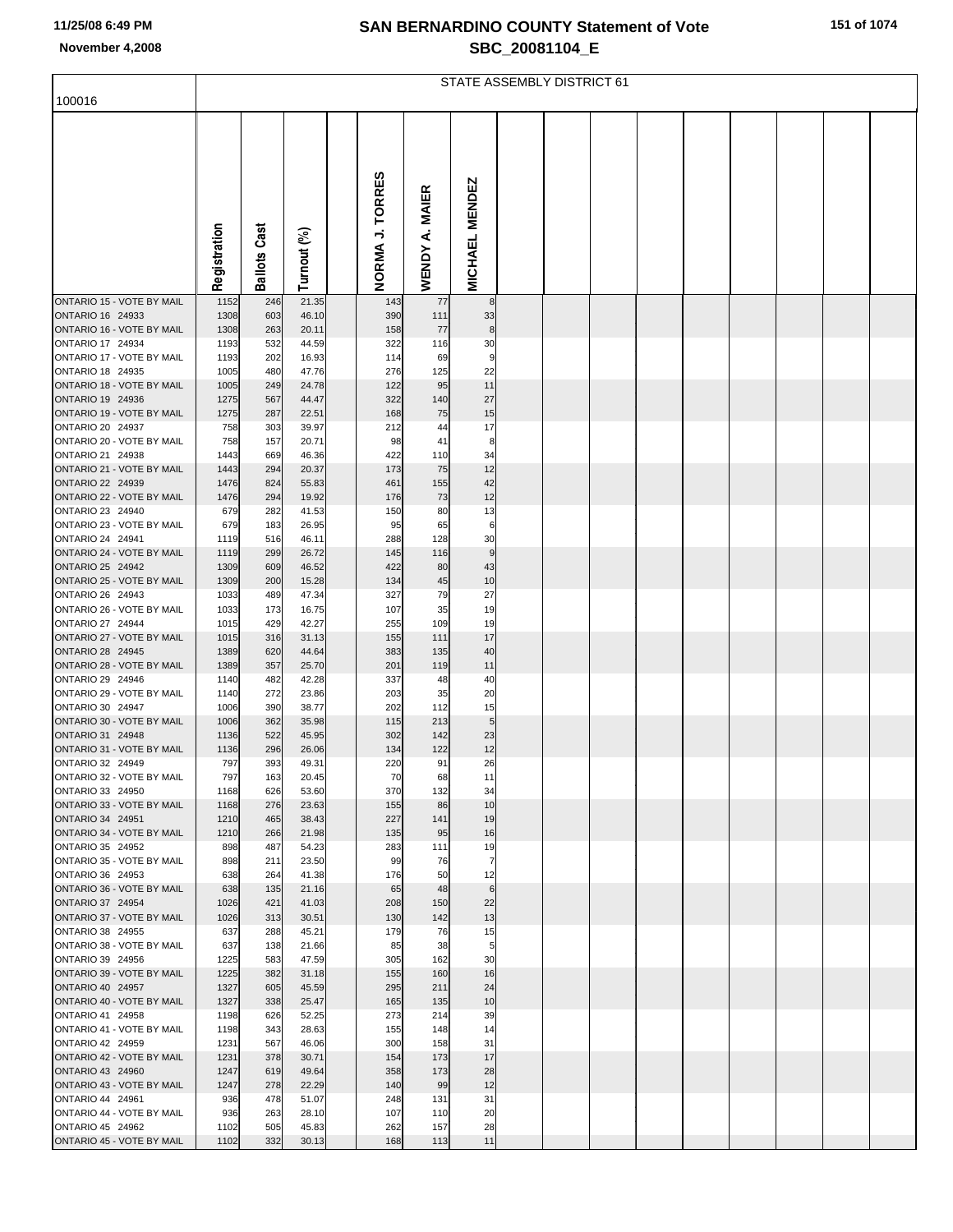|  |  |  | 152 of 1074 |
|--|--|--|-------------|
|--|--|--|-------------|

|                                               | STATE ASSEMBLY DISTRICT 61 |                            |                |  |                    |                          |                       |  |                                                      |  |  |  |  |           |  |
|-----------------------------------------------|----------------------------|----------------------------|----------------|--|--------------------|--------------------------|-----------------------|--|------------------------------------------------------|--|--|--|--|-----------|--|
| 100016                                        |                            |                            |                |  |                    |                          |                       |  |                                                      |  |  |  |  |           |  |
|                                               | Registration               | <b>Ballots Cast</b>        | Turnout (%)    |  | NORMA J. TORRES    | <b>MAIER</b><br>WENDY A. | <b>MICHAEL MENDEZ</b> |  |                                                      |  |  |  |  |           |  |
| ONTARIO 46 24963                              | 899                        | 405                        | 45.05          |  | 228                | 103                      | 29                    |  |                                                      |  |  |  |  |           |  |
| ONTARIO 46 - VOTE BY MAIL<br>ONTARIO 47 24964 | 899<br>713                 | 252<br>419                 | 28.03<br>58.77 |  | 137<br>203         | 82<br>118                | 12<br>31              |  |                                                      |  |  |  |  |           |  |
| ONTARIO 47 - VOTE BY MAIL                     | 713                        | 190                        | 26.65          |  | 91                 | 76                       | 3                     |  |                                                      |  |  |  |  |           |  |
| ONTARIO 48 24965                              | 151                        | 126                        | 83.44          |  | 44                 | 57                       |                       |  |                                                      |  |  |  |  |           |  |
| ONTARIO 48 - VOTE BY MAIL<br>ONTARIO 49 24966 | 151<br>17                  | 0<br>17                    | 0.00<br>100.00 |  |                    | 6                        |                       |  |                                                      |  |  |  |  |           |  |
| ONTARIO 49 - VOTE BY MAIL                     | 17                         | 0                          | 0.00           |  |                    | $\mathbf 0$              | $\Omega$              |  |                                                      |  |  |  |  |           |  |
| ONTARIO 50 24967                              | 655                        | 328                        | 50.08          |  | 194                | 58                       | 22                    |  |                                                      |  |  |  |  |           |  |
| ONTARIO 50 - VOTE BY MAIL<br>ONTARIO 51 24968 | 655<br>790                 | 147                        | 22.44<br>52.03 |  | 58<br>237          | 68                       |                       |  |                                                      |  |  |  |  |           |  |
| ONTARIO 51 - VOTE BY MAIL                     | 790                        | 411<br>180                 | 22.78          |  | 104                | 108<br>60                | 14<br>3               |  |                                                      |  |  |  |  |           |  |
| ONTARIO 52 24969                              | 753                        | 375                        | 49.80          |  | 172                | 131                      | 18                    |  |                                                      |  |  |  |  |           |  |
| ONTARIO 52 - VOTE BY MAIL                     | 753                        | 244                        | 32.40          |  | 89                 | 124                      |                       |  |                                                      |  |  |  |  |           |  |
| ONTARIO 53 24970<br>ONTARIO 53 - VOTE BY MAIL | 525<br>525                 | 237<br>148                 | 45.14<br>28.19 |  | 129<br>57          | 63<br>70                 | 20<br>11              |  |                                                      |  |  |  |  |           |  |
| ONTARIO 54 24971                              | 612                        | 319                        | 52.12          |  | 163                | 92                       | 20                    |  |                                                      |  |  |  |  |           |  |
| ONTARIO 54 - VOTE BY MAIL                     | 612                        | 206                        | 33.66          |  | 93                 | 71                       | 18                    |  |                                                      |  |  |  |  |           |  |
| ONTARIO 55 24972<br>ONTARIO 55 - VOTE BY MAIL | 727<br>727                 | 402<br>164                 | 55.30<br>22.56 |  | 236<br>76          | 93<br>65                 | 22<br>11              |  |                                                      |  |  |  |  |           |  |
| ONTARIO 56 24973                              | 676                        | 226                        | 33.43          |  | 131                | 48                       | 15                    |  |                                                      |  |  |  |  |           |  |
| ONTARIO 56 - VOTE BY MAIL                     | 676                        | 135                        | 19.97          |  | 93                 | 30                       | 5                     |  |                                                      |  |  |  |  |           |  |
| ONTARIO 57 24974<br>ONTARIO 57 - VOTE BY MAIL | 713<br>713                 | 296<br>201                 | 41.51<br>28.19 |  | 193<br>97          | 65<br>74                 | 14<br>9               |  |                                                      |  |  |  |  |           |  |
| ONTARIO 58 24975                              | 518                        | 265                        | 51.16          |  | 150                | 66                       | 10                    |  |                                                      |  |  |  |  |           |  |
| ONTARIO 58 - VOTE BY MAIL<br>ONTARIO 59 24976 | 518<br>430                 | 187<br>233                 | 36.10          |  | 90<br>135          | 66                       |                       |  |                                                      |  |  |  |  |           |  |
| ONTARIO 59 - VOTE BY MAIL                     | 430                        | 120                        | 54.19<br>27.91 |  | 49                 | 67<br>53                 | 9                     |  |                                                      |  |  |  |  |           |  |
| ONTARIO 60 24977                              | 14                         | 10                         | 71.43          |  | 6                  | 2                        |                       |  |                                                      |  |  |  |  |           |  |
| ONTARIO 60 - VOTE BY MAIL<br>ONTARIO 61 24978 | 14<br>143                  | 0                          | 0.00           |  | O                  | 0                        |                       |  |                                                      |  |  |  |  |           |  |
| ONTARIO 61 - VOTE BY MAIL                     | 143                        | 85<br>5                    | 59.44<br>3.50  |  | 56                 | 17<br>3 <sup>1</sup>     | 0                     |  |                                                      |  |  |  |  |           |  |
| ONTARIO 62 24979                              | 0                          |                            | 0.00           |  |                    |                          | ***********           |  | <b>Insufficient Turnout to Protect Voter Privacy</b> |  |  |  |  | ********* |  |
| ONTARIO 62 - VOTE BY MAIL<br>ONTARIO 63 24980 | $\mathbf 0$                | 0<br>0                     | 0.00<br>0.00   |  | $\overline{0}$     | $\overline{0}$           | $\overline{0}$        |  |                                                      |  |  |  |  |           |  |
| ONTARIO 63 - VOTE BY MAIL                     |                            | $\Omega$                   | 0.00           |  |                    |                          |                       |  |                                                      |  |  |  |  |           |  |
| ONTARIO 64 24981                              |                            | $\Omega$                   | 0.00           |  |                    |                          |                       |  |                                                      |  |  |  |  |           |  |
| ONTARIO 64 - VOTE BY MAIL<br>ONTARIO 65 24982 |                            | $\mathbf 0$<br>$\mathbf 0$ | 0.00<br>0.00   |  | $\Omega$           | $\Omega$<br>$\mathbf 0$  |                       |  |                                                      |  |  |  |  |           |  |
| ONTARIO 65 - VOTE BY MAIL                     |                            | 0                          | 0.00           |  | O                  | O                        | O                     |  |                                                      |  |  |  |  |           |  |
| ONTARIO 66 24983                              |                            |                            | 0.00           |  | O                  | 0                        |                       |  |                                                      |  |  |  |  |           |  |
| ONTARIO 66 - VOTE BY MAIL<br>ONTARIO 67 24984 |                            | 0                          | 0.00<br>100.00 |  | 0                  | 0<br>***                 | 0                     |  | <b>Insufficient Turnout to Protect Voter Privacy</b> |  |  |  |  |           |  |
| ONTARIO 67 - VOTE BY MAIL                     |                            | 0                          | 0.00           |  | $\overline{0}$     | $\overline{0}$           | $\overline{0}$        |  |                                                      |  |  |  |  |           |  |
| ONTARIO 68 24985                              |                            | 3                          | 75.00          |  |                    | ****                     | ******                |  | Insufficient Turnout to Protect Voter Privacy        |  |  |  |  | ********* |  |
| ONTARIO 68 - VOTE BY MAIL<br>ONTARIO 69 24986 | 115                        | 0<br>70                    | 0.00<br>60.87  |  | $\mathbf{0}$<br>29 | $\mathbf{0}$<br>33       | 5 <sub>1</sub>        |  |                                                      |  |  |  |  |           |  |
| ONTARIO 69 - VOTE BY MAIL                     | 115                        | 1                          | 0.87           |  |                    | $***$                    | *******               |  | <b>Insufficient Turnout to Protect Voter Privacy</b> |  |  |  |  | ********* |  |
| UPLAND 34 25462                               | 51                         | 31                         | 60.78          |  | 12                 | 13                       | $\Omega$              |  |                                                      |  |  |  |  |           |  |
| UPLAND 34 - VOTE BY MAIL                      | 51                         | $\Omega$                   | 0.00           |  |                    |                          | $\Omega$              |  |                                                      |  |  |  |  |           |  |
| <b>Precinct Totals</b>                        | 104498                     | 51508                      | 49.29          |  | 27333              | 14930                    | 2833                  |  |                                                      |  |  |  |  |           |  |
| VOTE BY MAIL Totals                           | 104498                     | 25683                      | 24.58          |  | 12091              | 10219                    | 1131                  |  |                                                      |  |  |  |  |           |  |
| <b>Grand Totals</b>                           | 104498                     | 77191                      | 73.87          |  | 39424              | 25149                    | 3964                  |  |                                                      |  |  |  |  |           |  |
| <b>SAN BERNARDINO</b>                         | 104498                     | 77191                      | 73.87          |  | 39424              | 25149                    | 3964                  |  |                                                      |  |  |  |  |           |  |
| STATE BOARD OF EQUALIZATI                     | 104447                     | 77160                      | 73.87          |  | 39412              | 25136                    | 3964                  |  |                                                      |  |  |  |  |           |  |
| STATE BOARD OF EQUALIZATI<br>26th CONGRESS    | 51<br>14808                | 31<br>10706                | 60.78<br>72.30 |  | 12<br>5912         | 13<br>2963               | $\mathbf 0$<br>670    |  |                                                      |  |  |  |  |           |  |
| 42nd CONGRESS                                 | 32456                      | 25129                      | 77.42          |  | 11305              | 9947                     | 1146                  |  |                                                      |  |  |  |  |           |  |